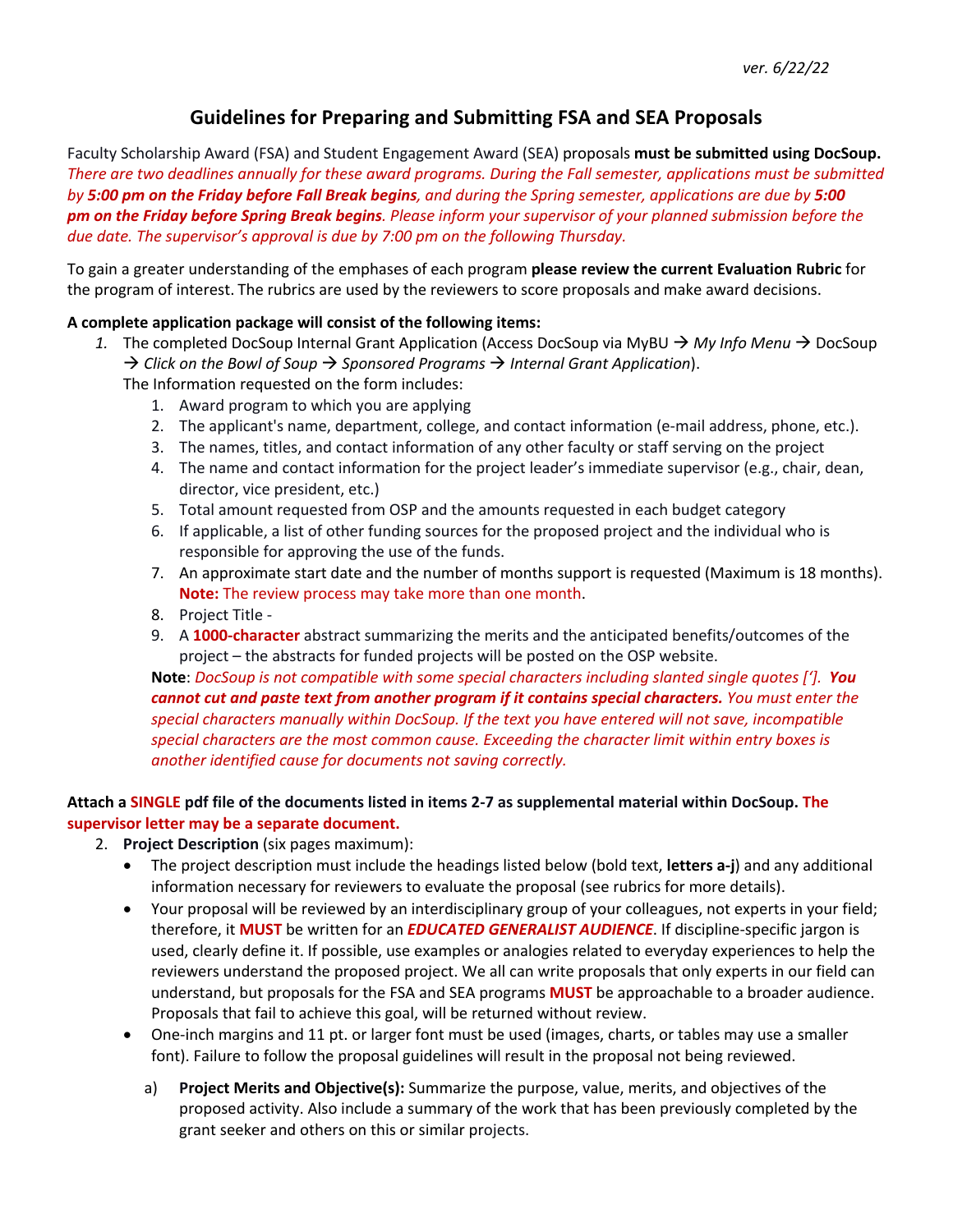- b) What **Qualifications**/**Expertise** does the project team bring to the project?
- c) **Methods/Workplan:** Describe the methods/workplan that will be used to achieve the objective(s).
- d) **Timeline/Gantt Chart:** Provide a timeline for completing the objective(s).
- e) **Outcomes**: How will the results from the project be disseminated? How will the provided funding strengthen future applications for external funding to continue the project or related projects? Are there other benefits specific to your discipline that will be achieve through this work?
- f) **Impact on Professional Development** (*only FSA applications)*: How will the award help the faculty member achieve short-term professional goals, and what impact will the award have on the applicant's professional growth.
- g) **Student Engagement Plan** *(SEA applications and FSA applications that involve students)***:** Describe the plan for engaging students meaningfully in the project.
	- Describe how you will identify and select the student(s)? If the student(s) have already been selected to work on the project, describe their qualifications.
	- How will you mentor/guide/train the student(s)?
	- What tasks will the student(s) undertake and accomplish?
	- What are the anticipated student outcomes/benefits from their engagement in the project? Examples: disciplinary skills/techniques, transferrable skills (e.g., time management, team-work)
	- What dissemination opportunities will they have? (Don't forget to include participation in the Student Scholarship Expo.)
- h) **Assessment/Evaluation Plan** (*only SEA applications)*: How will student progress/development by monitored? How will the student outcomes/benefits be assessed?
- i) If applicable, **Plan for Securing CUHSR** (human subjects) or **IACUC** (animal studies) Approvals: While these approvals need not be in place at the time of submission, they MUST be secured before an award is executed. Failure to secure appropriate approvals may result in the award being rescinded.
- j) If applicable, **Results from Prior Awards**: Please provide an update on the outcomes/progress made on work funded by prior OSP awards within the last five years. The committee may also review reports that have been submitted for previous awards, especially if they relate to the current proposed project.
- 3. **Budget and Budget Justification**. See the separate budget and budget justification guidelines below.
- 4. **References:** Only list citations used in your project description, but no more than 1 page. The references do **not** count toward the six-page limit.
- 5. Appendices, attachments beyond those listed below, or other visuals may be included, but they **will** count towards the six-page project description limit.
- 6. A **Biographical Sketch/Resume/or short CV** (1-3 pages). Include references/highlights that relate to the project. If requests are made to provide student funding, please include student mentorship and engagement accomplishments to date (student co-authors/co-presenters, number of students mentored, etc.). Examples of formats include the National Science Foundation, National Institutes of Health, and the resume outline used by the National Endowment for the Humanities (see page 9 of pdf).
- 7. *Optional:* Up to **two letters of commitment** (one page each) document other commitments or collaborations necessary for the project's success. Service or outreach projects are encouraged to provide letters from the agency/persons who will receive/benefit from the service/outreach.
- 8. A **Letter of Support/Endorsement from your Immediate Supervisor** (one-two pages) including any commitments of funds or resources from the department for your project. *The letter can be attached by the supervisor to the application through DocSoup, or it can be included with the proposal. Regardless of which method is used, the supervisor will need to approve the application within DocSoup.*

*Note:* The budget and budget justification, references cited, biographical sketches, and letters do not count toward the six-page project description limit.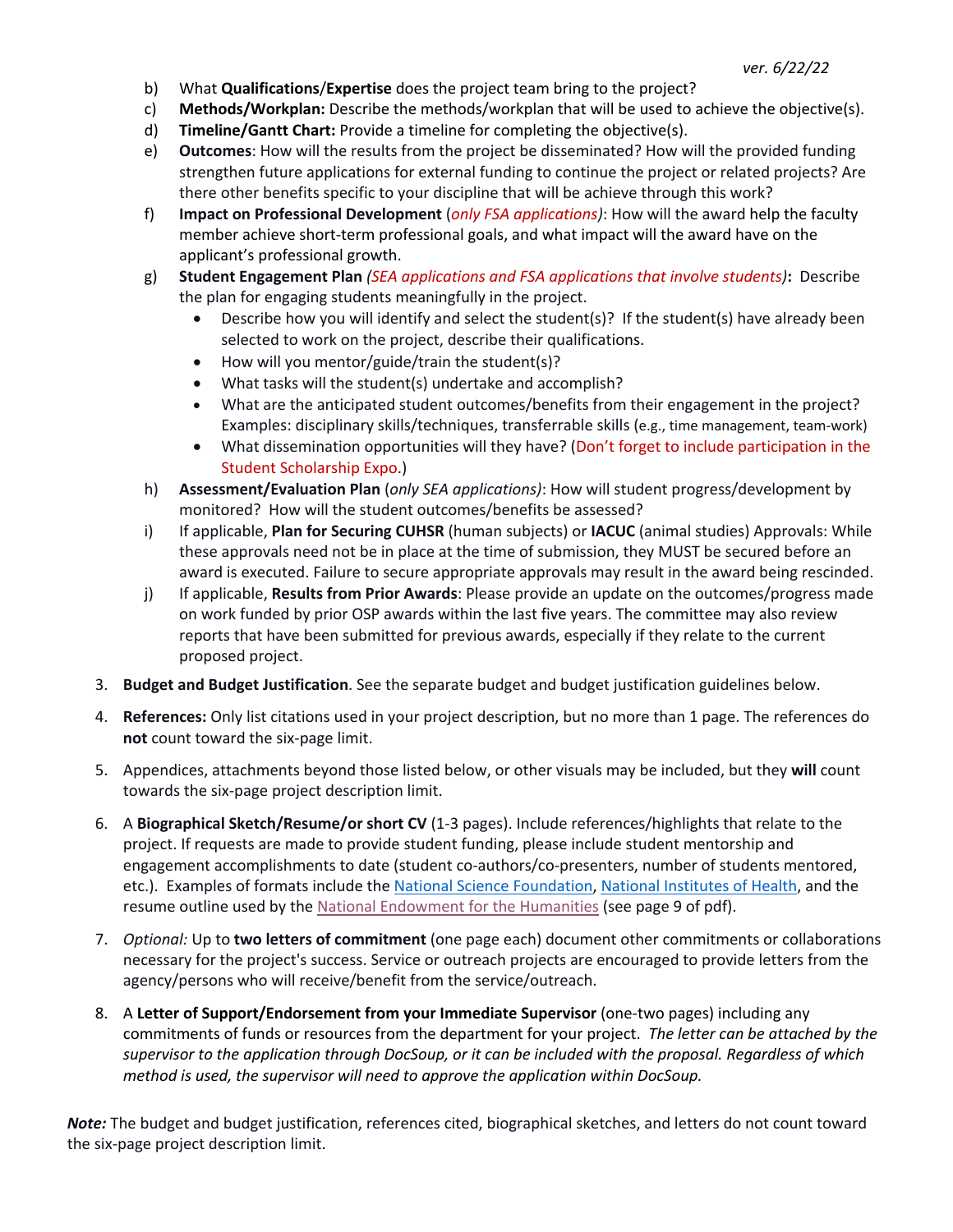# **Budget and Budget Justification Guidelines**

The applicant's budget and budget justification are used in the review process, as described in each Program's Evaluation Rubric. Applicants are encouraged to give the budget and budget justification as much attention as they do their project description. Applicants must provide:

- 1) An itemized budget (table format or itemized list) that uses the headings found in the list of allowable costs with an itemized breakdown of each category. (\$6,000 is the budget limit for the SEA and FSA Programs)
- 2) A separate budget justification (narrative) describing why each line item is necessary for the project's success and include a brief explanation for how each amount was determined (calculations, quotes, vendor websites, etc.). *Do not include the actual quotes, webpages, etc.*

| <b>Allowable Costs:</b>                                                                                                                                                                                                                                                                                                                                                                                                                                                                                                               | <b>Unallowable costs:</b>                                                                                                                                                                                                                                                                              |
|---------------------------------------------------------------------------------------------------------------------------------------------------------------------------------------------------------------------------------------------------------------------------------------------------------------------------------------------------------------------------------------------------------------------------------------------------------------------------------------------------------------------------------------|--------------------------------------------------------------------------------------------------------------------------------------------------------------------------------------------------------------------------------------------------------------------------------------------------------|
| Undergraduate or Graduate project associate wages:<br>Compensation at an hourly rate for current, degree-seeking<br>undergraduate and graduate students at Bradley Univ. to                                                                                                                                                                                                                                                                                                                                                           | Compensation for students who are not current, degree-seeking<br>students at Bradley University                                                                                                                                                                                                        |
| facilitate their engagement on the project.<br>Consultants/contractual services: Services necessary for the<br>proposed project such as interpretation or translation services,<br>transcription or annotation services, printing costs, or use<br>of/submission of samples to equipment/instrumentation at<br>another facility.                                                                                                                                                                                                      | Funding for graduate assistantships or tuition (To clarify, you may pay<br>students an hourly rate to work on the project, but you may not use<br>the funds to provide a portion of a graduate assistantship or pay any<br>portion of the student's tuition or fees.)<br>Stipends for faculty or staff |
| Participant Costs: Costs related to involving human subjects in a<br>study, such as participation incentives, fees for the<br>purchase/use of a survey instrument or assessment tool, or<br>other costs that are directly related to the involvement of<br>human subjects an approved study.                                                                                                                                                                                                                                          | Compensation for external research collaborators/presenters/co-<br>authors                                                                                                                                                                                                                             |
| <b>Course Release:</b> Costs that will be incurred by the department<br>or unit to cover the course release.                                                                                                                                                                                                                                                                                                                                                                                                                          |                                                                                                                                                                                                                                                                                                        |
| Materials and Supplies: Items required to conduct the project<br>(e.g. expendable materials and supplies that are less than<br>\$5,000) that are not usually covered or provided by the<br>department/college. Do not use this line item to just replenish<br>departmental stock.                                                                                                                                                                                                                                                     | <b>Publication costs</b><br>Routine costs (secretarial, supplies, etc.) that are a standard line item<br>in departmental/center/college budgets                                                                                                                                                        |
| Equipment or Instrumentation: Funds may be used to purchase<br>capital equipment (items with a value greater than or equal to<br>\$5,000) that falls beyond the ordinary scope of departmental,<br>divisional, center, or college funding. Such items are the<br>property of the University but will be housed in the department<br>or center of the award recipient once the funded project period<br>is over. Applicants must justify why the award should cover such<br>expenses rather than the departmental, center, or college. |                                                                                                                                                                                                                                                                                                        |
| Travel: Funds may be used to support travel costs (excluding<br>meals) required for the performance of the project (fieldwork,<br>access to archives, service sites, etc.).                                                                                                                                                                                                                                                                                                                                                           | Any travel that is not required to conduct the proposed project - This<br>includes conference or professional meeting attendance<br>Meal expenses or other food costs unless such items are required to<br>conduct the proposed research project                                                       |

#### **Additional notes related to the budget:**

- It is the expectation of OSP that students supported by FSA and SEA grants will earn at least Illinois' state minimum wage rate, unless a lower hourly rate is justified.
- **University Policy:** Students cannot receive both compensation and course credit for the same effort. Students may receive compensation if the duties are in addition to their course work as students. There must be a clear delineation between the course work and the duties being performed for compensation. Work duties versus course assignments must be specifically documented and there can be **no** overlap of responsibilities or the appearance thereof.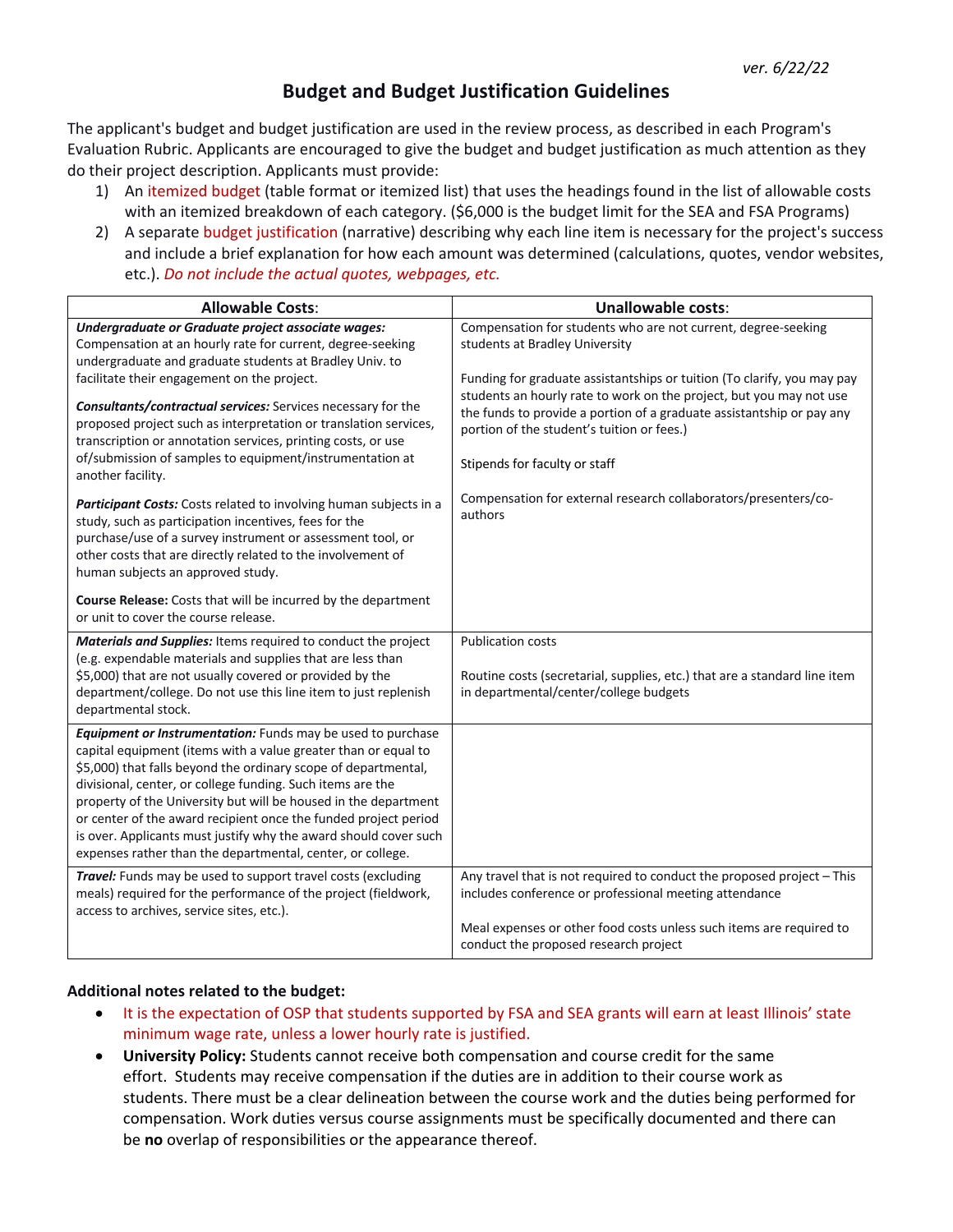### *ver. 6/22/22*

- It is uncommon for the total budget request to exactly equal the maximum allowed award if actual values are used for budget calculations. More commonly, budgetary needs will exceed the maximum award limit.
- **If the budget exceeds the allowable limit,** you must list the other funding sources that will be used to achieve the project's objectives and indicate which line items will be covered by other sources (i.e., department or college resources, external grant funding, etc.) However, it is not enough to list all of the project costs and indicate that a percentage of the total cost will be covered by another funding source.
- Costs that could be construed as standard costs and typically covered through departmental or college budgets must be justified. Supervisors should verify that such expenses are outside the scope of the departments/unit's or college/division's budgetary allocations.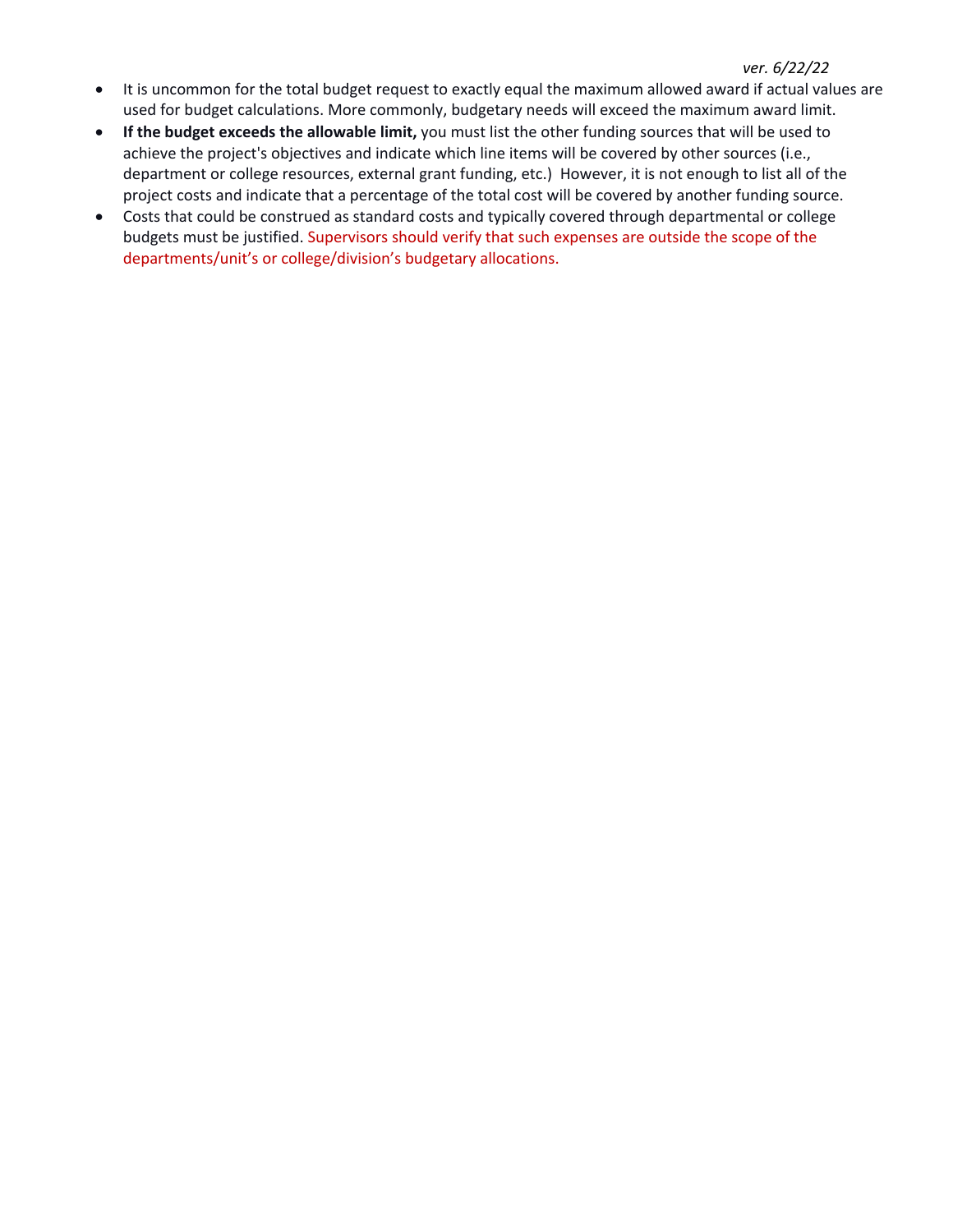# **B** BRADLEY

Office of Sponsored Programs

Faculty Scholarship Award (FSA) Evaluation Rubric

The purpose of the FSA Program is to support the scholarship and creative production of Bradley faculty and promote their professional development. Scholarly Projects that focus on the initiatives listed in the current University Strategic Plan can receive additional points during the review process if a compelling argument is provided for how the work aligns with our strategic plan. Applicants must be mindful of the following rubric when preparing an application, because the reviewers will use the rubric to score the proposal.

**O Yes or O No** Were the proposal guidelines followed? (If no, the proposal will not be reviewed.)

**O Yes or O No** Was a letter(s) of support/commitment provided? (If no, the proposal will not be reviewed.)

 $\overline{O}$  **Yes or**  $\overline{O}$  **No** Does the project involve the use of human subjects or animals? If applicable, was a plan for securing CUHSR (human subjects) or IACUC (animal study) approvals provided? O Yes or O No (If no, the proposal will not be reviewed.)

| <b>Criteria</b>                                                                                                            | Very Strong (3 pts.)                                                                                                                                                                   | Strong (2 pts.)                                                                                                                                                                                                                 | Adequate (1 pt.)                                                                                                                                                                               | Inadequate (0 pts.)                                                                                                                                              |
|----------------------------------------------------------------------------------------------------------------------------|----------------------------------------------------------------------------------------------------------------------------------------------------------------------------------------|---------------------------------------------------------------------------------------------------------------------------------------------------------------------------------------------------------------------------------|------------------------------------------------------------------------------------------------------------------------------------------------------------------------------------------------|------------------------------------------------------------------------------------------------------------------------------------------------------------------|
| Project Merit &<br><b>Objectives</b>                                                                                       | The purpose, value, merits and<br>objectives of the project are<br>clear and well-justified.                                                                                           | Few questions remain as to the<br>project's purpose, value,<br>merits, and objectives, but<br>could probably be resolved<br>with follow-up.                                                                                     | The purpose, value, merits, and<br>objectives, of the project are<br>stated, but not well-justified.<br>The project may need to be<br>better established before<br>engaging students.          | The purpose, value, merits, and<br>objectives of the project are not<br>clearly stated nor justified.                                                            |
| <b>Oualifications/</b><br><b>Expertise</b>                                                                                 | There is no doubt that the team<br>is well qualified to conduct the<br>project.                                                                                                        | Few questions remain<br>regarding the team's<br>qualifications                                                                                                                                                                  | The proposal weakly addresses<br>team qualifications/expertise.                                                                                                                                | The proposal does not directly<br>address the qualifications or<br>expertise of the project team.                                                                |
| Methodology/<br>Workplan                                                                                                   | The methodology/workplan is<br>well described and justified to<br>a generalist audience and<br>matches the project goals and<br>outcomes.                                              | Few questions remain, but may<br>be due to unfamiliarity with the<br>field, or could be resolved<br>easily with follow-up from the<br>applicant.                                                                                | The plan is laid out, but larger<br>questions remain as to how the<br>methodology/work plan aligns<br>with goals and outcomes.                                                                 | The methodology/work plan is<br>not clearly described – leaving<br>the reviewer wondering what<br>work will occur during the<br>project period.                  |
| <b>Timeline</b>                                                                                                            | The timeline clearly<br>demonstrates how the project<br>will progress and be completed<br>within the project period.                                                                   | Few questions remain as to<br>whether the project can be<br>conducted/completed within<br>the project period.                                                                                                                   | The timeline is vague, leaving<br>uncertainty as to whether the<br>project can be completed<br>within the project period.                                                                      | The timeline is weak and does<br>little to assure the reviewer that<br>the project can be conducted/<br>completed in time.                                       |
| <b>Outcomes</b><br>This may include a<br>review of the<br>outcomes/results of<br>past awards received<br>by the applicant. | The outcomes from the project<br>are clear and well connected to<br>the work plan and the merits of<br>the project.                                                                    | Few questions remain about<br>the outcomes, but these could<br>be resolved with follow-up.                                                                                                                                      | Larger questions remain about<br>the outcomes, and they seem<br>disconnected from the actual<br>merits of the project.                                                                         | The outcomes are not clear, nor<br>do they seem reasonable or<br>connected in any meaningful<br>way to the merits of the project.                                |
| <b>Impact on</b><br>Professional<br>Development                                                                            | It is clear why the award will<br>help the faculty member<br>achieve short-term professional<br>goals, and the award's impact<br>on the applicant's professional<br>growth is evident. | Minimal follow-up could aid<br>understanding of how the<br>award will help the faculty<br>member achieve short-term<br>professional goals, and what<br>the award's impact will be on<br>the applicant's professional<br>growth. | Either the award's impact on<br>the faculty member's<br>achievement of short-term<br>professional goals or the<br>award's impact on the<br>applicant's professional growth<br>is not provided. | The impact of the award on the<br>professional development of the<br>faculty member is not clear nor<br>is the impact on the applicant's<br>professional growth. |
| <b>Budget and</b><br><b>Justification</b>                                                                                  | Costs are well-justified as<br>reasonable and necessary to<br>engage students meaningfully<br>in the project.                                                                          | Only a few questions remain<br>regarding the budget, which<br>could be easily resolved with<br>follow-up from the applicant.                                                                                                    | Questions remain as to how<br>reasonable or necessary<br>expenses are to engaging<br>students meaningfully in the<br>project.                                                                  | The budget and justification lack<br>information or detail to ascertain<br>whether costs are reasonable or<br>necessary to engage students in<br>the project.    |

**Q** Yes or  $\bigcirc$  No Is funding requested for engaging students in the project? (Only score, if the answer to the first question is yes.) If **funding for engaging students is requested, is a plan for engaging the students in a meaningful way provided?** (0 pts., if the plan is clearly presented **-**1 pt., if provided, but not clear **-**2 pts., if no plan is provided)

" **Yes or** " **No Did the applicant(s) indicate that the project focuses on one or more of the initiatives listed in the current University Strategic Plan?** (Yes or no) **If so, is a compelling argument provided for how the work aligns with our strategic plan?** (+2 pts., project clearly aligns +1 pt., only a few questions remain about alignment 0 pts., alignment is not clear.)

| Point value determined by Office of Sponsored Programs not reviewers |                       |                              |                             |                     |
|----------------------------------------------------------------------|-----------------------|------------------------------|-----------------------------|---------------------|
| Length of time                                                       |                       |                              |                             |                     |
| since start date of                                                  | Four years or greater | Between four and three years | Between three and two years | Less than two years |
| last FSA (aka RE)                                                    |                       |                              |                             |                     |